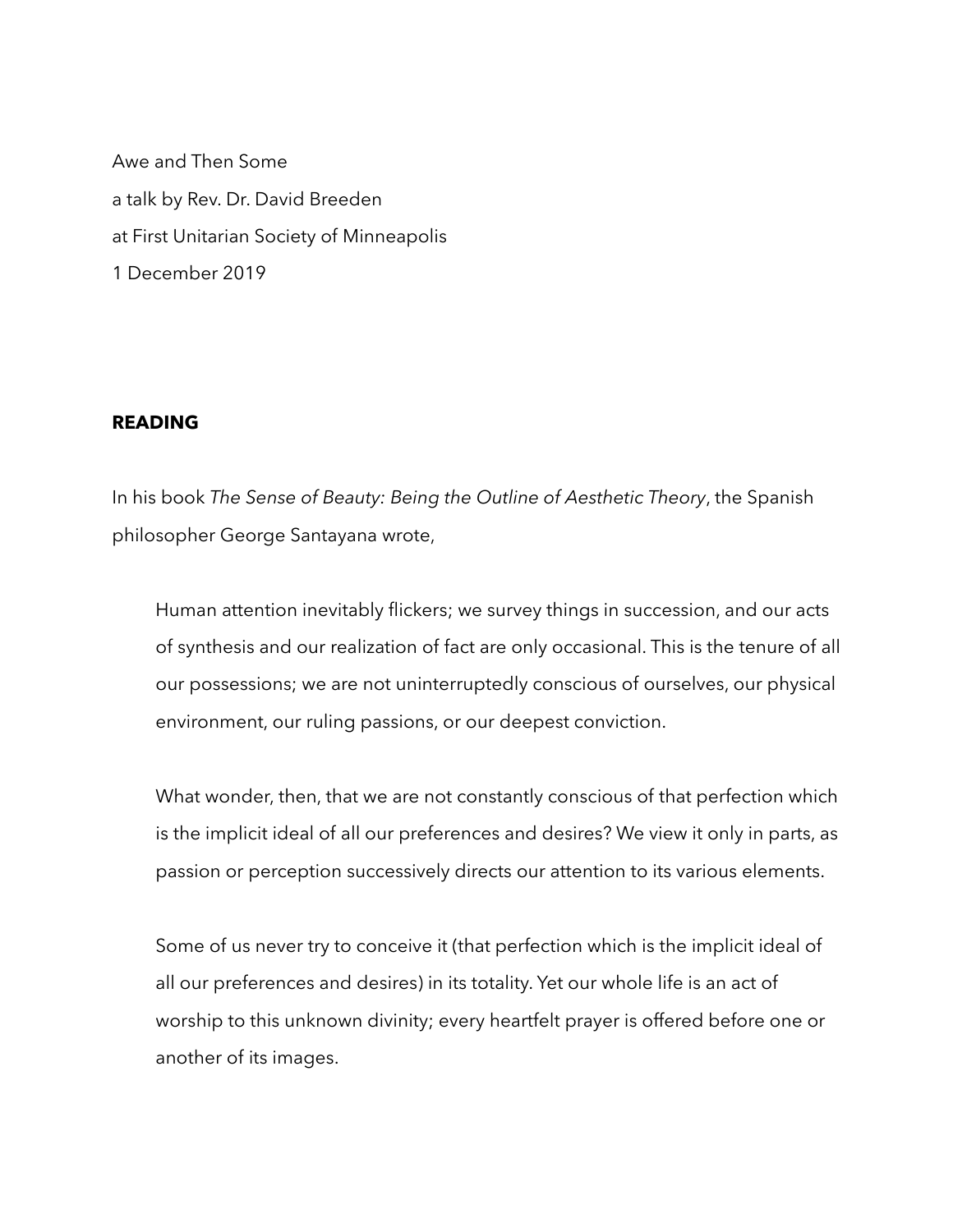#### **Big A Awe**

—And I have felt

A presence that disturbs me with the joy Of elevated thoughts; a sense sublime Of something far more deeply interfused, Whose dwelling is the light of setting suns, And the round ocean and the living air, And the blue sky, and in the mind of man: A motion and a spirit, that impels All thinking things, all objects of all thought, And rolls through all things.

Now, that's awe. Beethoven-level awe. That's the Romantic Era "big A" awe.

Actually, it's British Romantic-Era awe, written by William Wordsworth in a poem he called "Lines Written a Few Miles above Tintern Abbey."

A presence that disturbs me with the joy Of elevated thoughts; a sense sublime Of something far more deeply interfused, Whose dwelling is the light of setting suns ...

That's awe. And wonder. And what we call a "mystical experience."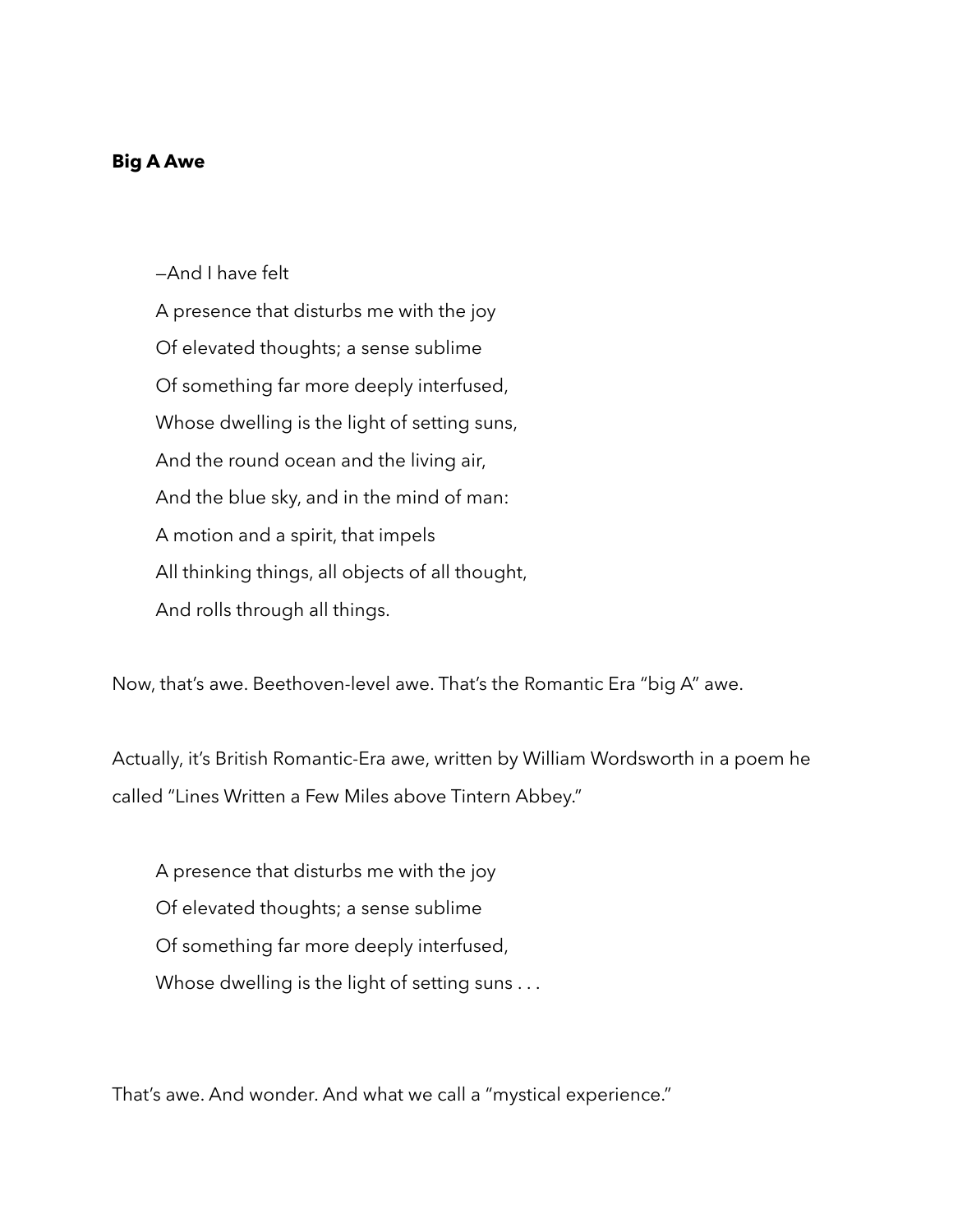Here's another one, reported by the apostle Paul:

 . . . I will go on to visions and revelations of the Lord. I know a person in Christ who fourteen years ago was caught up to the third heaven—whether in the body or out of the body I do not know; God knows. And I know that such a person whether in the body or out of the body I do not know; God knows—was caught up into Paradise and heard things that are not to be told, that no mortal is permitted to repeat. (2 Corinthians 12 New Revised Standard Version)

That's what I want to consider today—those experiences, those emotions—awe, wonder, the sublime, the mystical, the ineffable, transcendence—emotions and experiences that change a person's way of thinking and sends people on a new path. A path with purpose described by George Santayana in the reading this morning. Something that makes us

conscious of that perfection which is the implicit ideal of all our preferences and desires.

So. Think with me. Think about those times you've felt one with the universe; felt held by the universe,

Humanists call it one thing; Religious Naturalists perhaps call it another; various religious traditions supply various words for it—but let's think about that pan-human feeling . . . Wordsworth phrased it, "a sense sublime / Of something far more deeply interfused . . . ." Or as St. Paul called it, "the third heaven."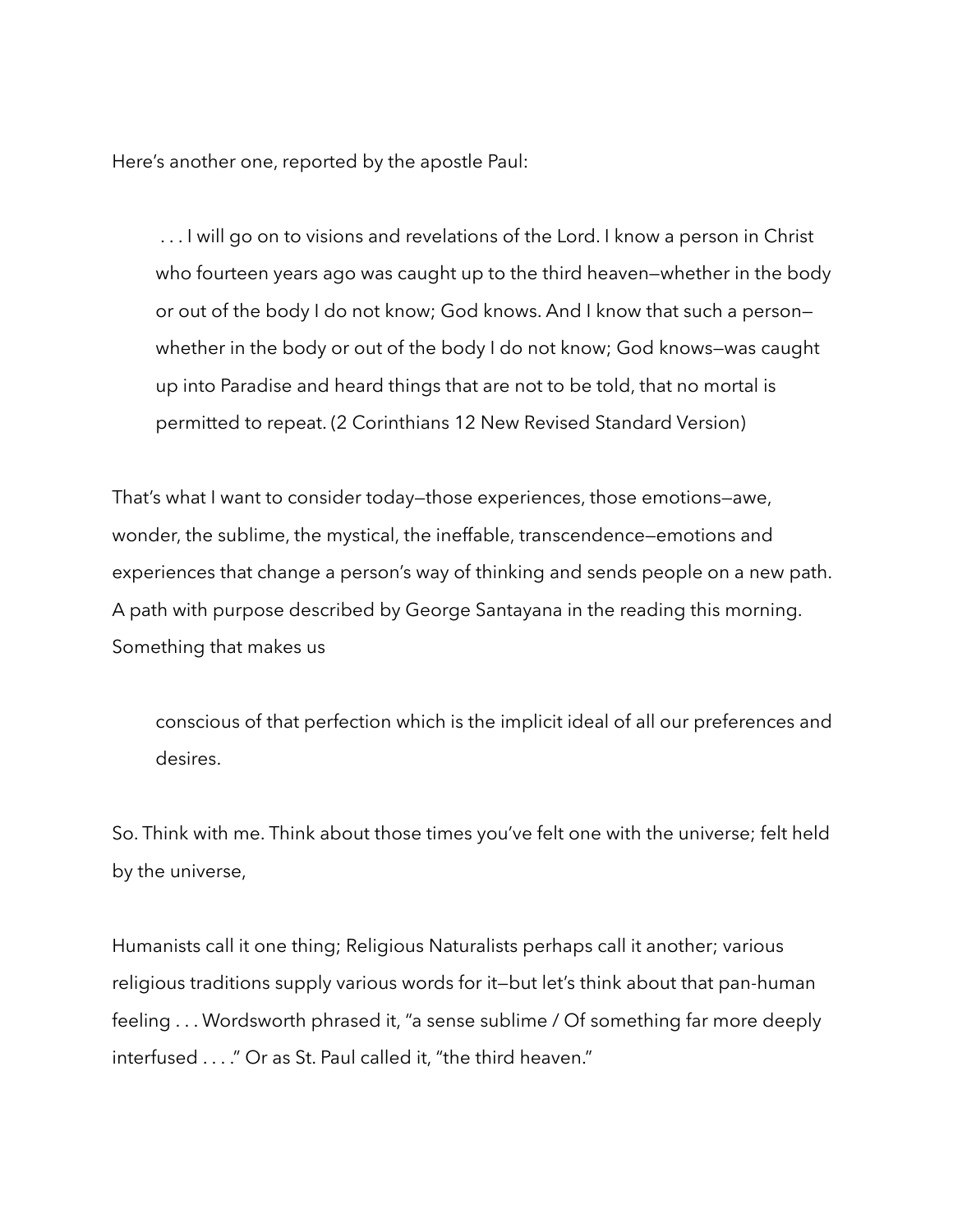#### **Awe: Where It's At**

Awe. The word comes to us from Old English. It meant then "fear," "terror," "reverence." For the polytheistic Germanic peoples, it was something felt before the power of nature or before a powerful leader. Later, as Christianity came into the picture, that English word was equated with the monotheistic god.

Whatever you think causes it, the emotion is the same: "fear," "terror," "reverence."

I grew up in the mid-South where tornados are a common occurrence. When a tornado comes close, awe—fear, terror, reverence—is guaranteed.

I lived for a time on the Gulf Coast. When a hurricane comes in, awe—fear, terror, reverence—is guaranteed.

Those are the natural occurrences of awe. But we go looking for it, too.

The Maya, Inca, Aztecs, and Egyptians set about creating awe by constructing overwhelming pyramids.

European Christians set about creating awe by constructing overwhelming structures they called cathedrals. Since then, secular structures such as dams and skyscrapers have created awe.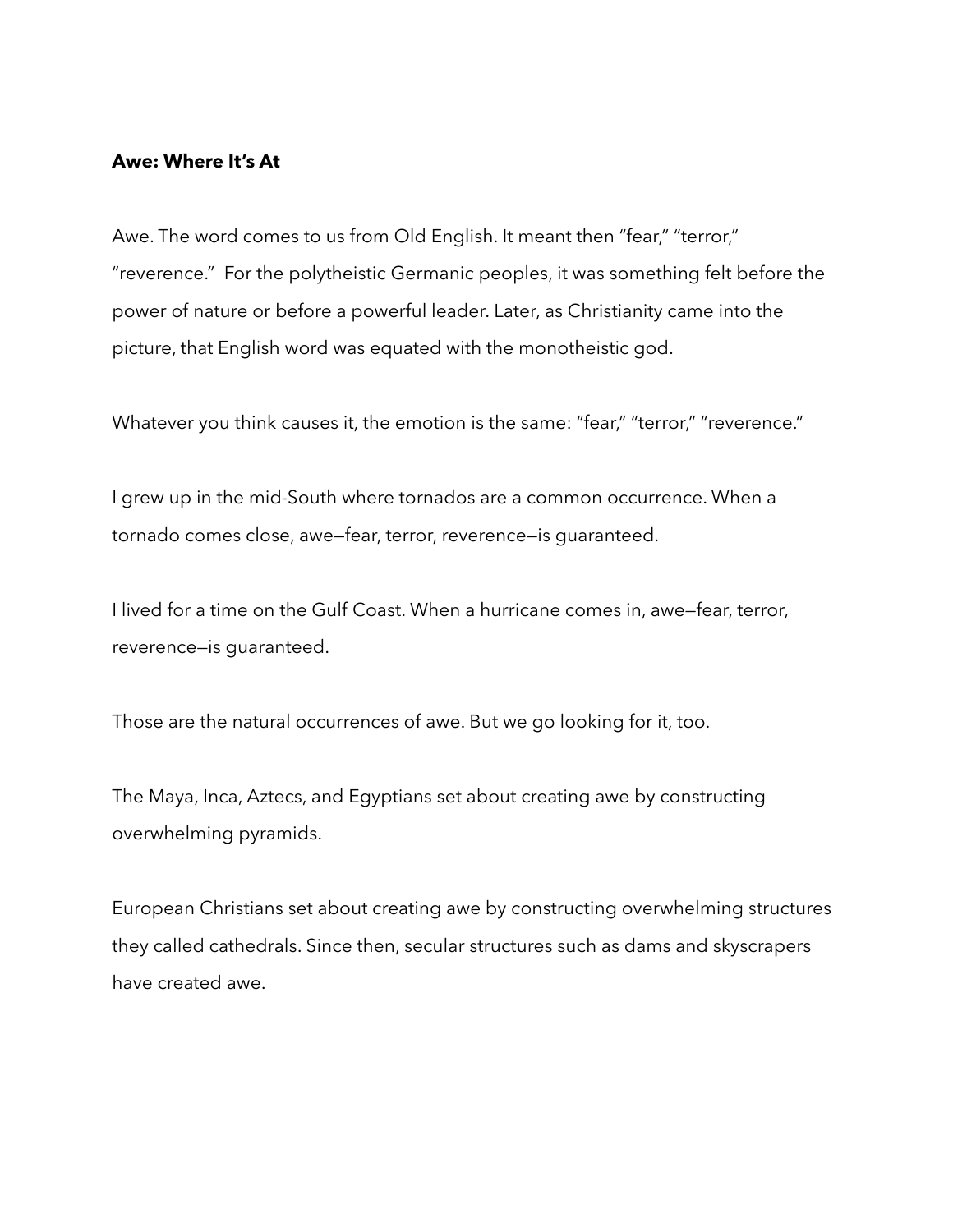The European Romantics of the nineteenth century went looking for it in nature. When Wordsworth felt the sensations he reports in the poem, he was hiking in an awe-inspiring area along the River Wye to see some ruins of a twelfth-century abbey.

A favorite Romantic-era spot was Mount Blanc, in the Alps.

Here in the US, Niagara Falls and the Grand Canyon have been favorites.

The first thing to keep in mind is that awe is not tied to any one religion or art. It's a human emotion . . .

As is wonder. Which is interesting because the origin of the word is Old English wundor (noun), wundrian (verb)—but we don't know exactly what the word described . . .

Dr. Jesse Prinz, a professor of philosophy at City University of New York, researches awe and wonder. Prinz believes that art, science, and religion all have awe and wonder as a common root. These emotions encourage us to try to understand, and our attempt to understand is the source for religion, art, and science.

Dr. Prinz writes, "Atheist that I am, it took some time for me to realize that I am a spiritual person."

Well, actually, Dr. Prinz, we're all spiritual people.

The physicist Sean Carroll—who BTW hosts a brilliant podcast called "Mindscape" writes: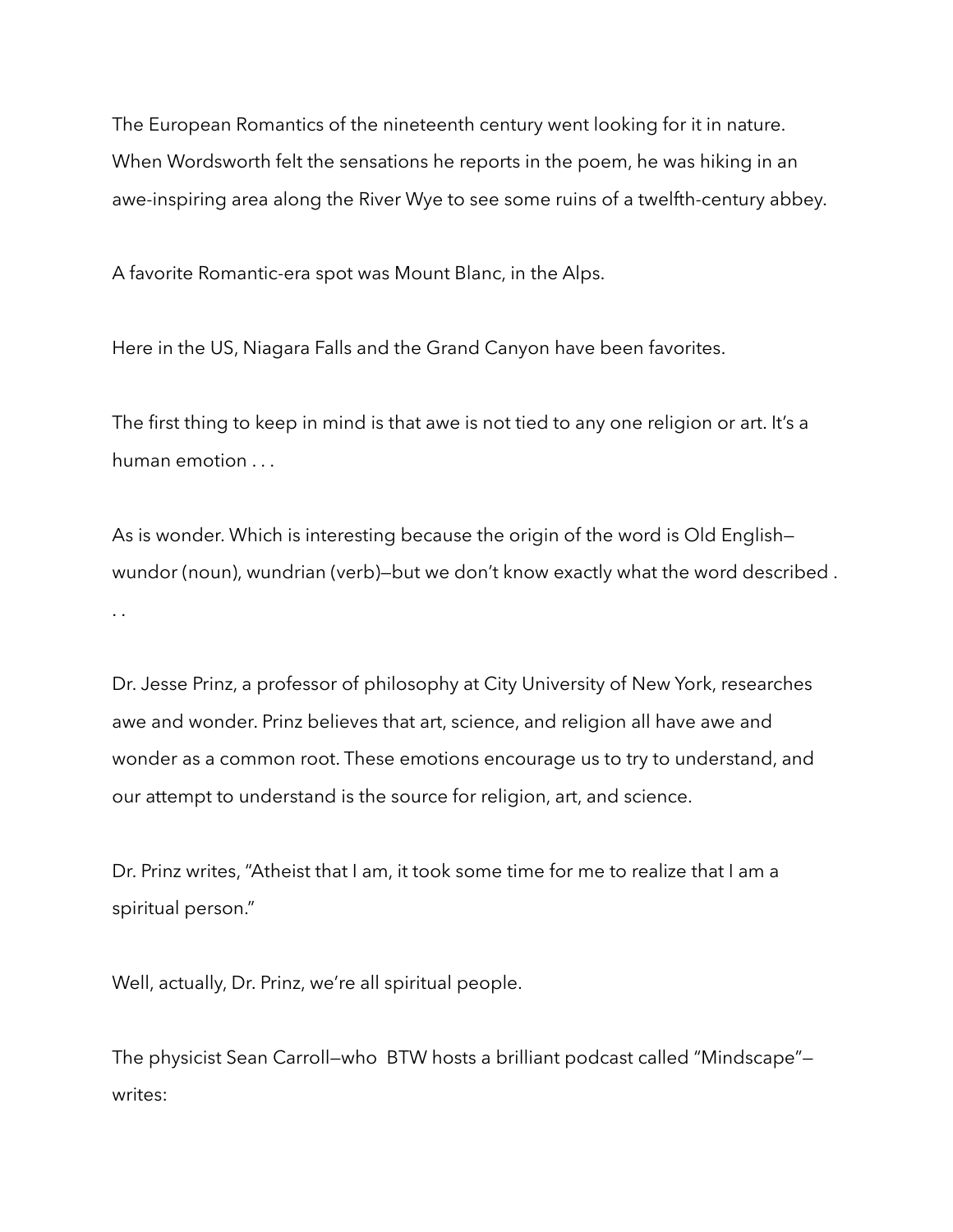We talk about 'awe and wonder,' but those are two different words. I am in awe of the universe: its scope, its complexity, its depth, its meticulous precision. But my primary feeling is wonder. Awe has connotations of reverence: 'this fills me with awe and I am not worthy.' Wonder has connotations of curiosity: 'this fills me with wonder and I am going to figure it out. I will take wonder over awe every day.

For Dr. Carroll, an atheist who calls himself a "poetic naturalist," understanding more increases awe.

Here's the thing: We are not locked in a zero-sum, either / or world in which atheists can't have mystical experiences or theists can't realize the beauty of a completely material and observable set of physical processes.

Every human being experiences awe and wonder somewhere across the artificial boundaries of science, art, and religion. As Sean Carroll and Jesse Prinz point out, awe and wonder are the driving forces behind creativity in science, art, and religion.

Which brings us to the "why?" of awe and wonder.

I think it's this: self-transcendence. Getting out of the ego and into relationship with the planet and her creatures.

### **Awe: How To Get There**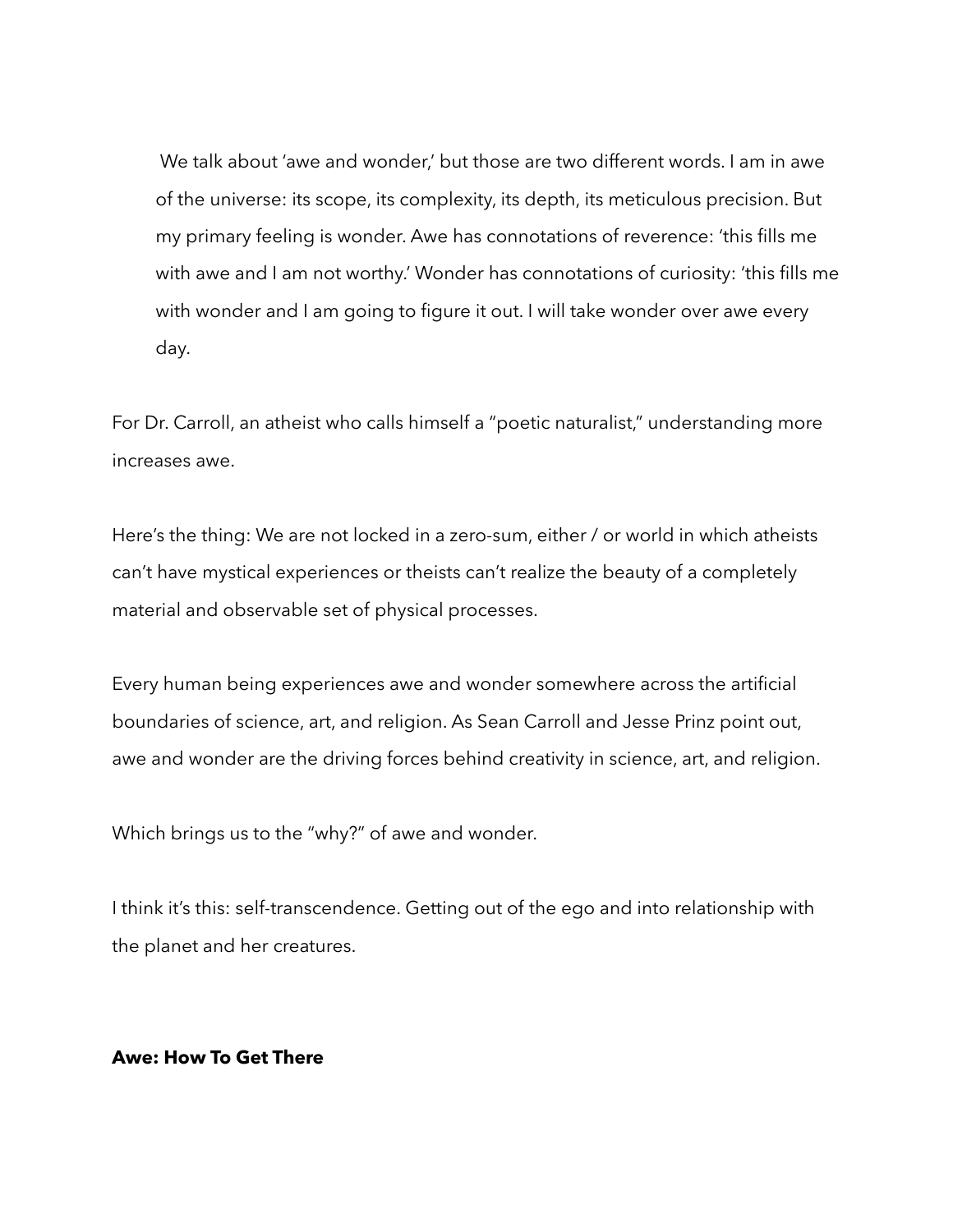In her poem "Nostos" the American poet Louis Gluck writes,

We look at the world once, in childhood.

The rest is memory.

Now, that's a perfect description of a loss of awe and wonder. It's a description of the damage habit can do. It's the opposite of living a life filled with awe and wonder—the kind of awe and wonder that creates science, art, and religion.

Contrast that attitude with a poem by Emily Dickinson:

"Nature" is what we see— The Hill—the Afternoon— Squirrel—Eclipse— the Bumble bee—

Nay—Nature is Heaven— Nature is what we hear— The Bobolink—the Sea— Thunder—the Cricket—

Nay—Nature is Harmony— Nature is what we know— Yet have no art to say—

So impotent . . . Our Wisdom is To Her Simplicity. (#668)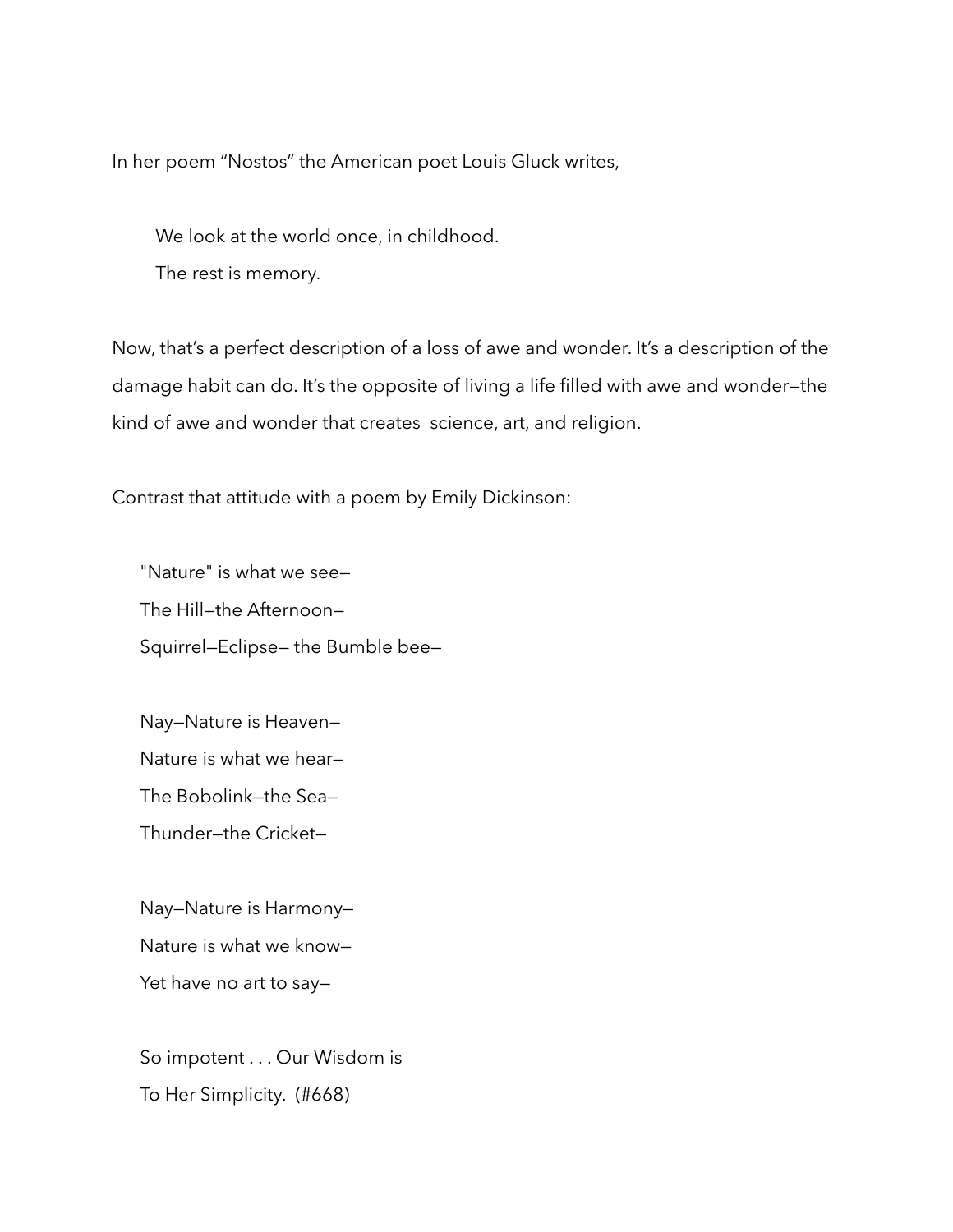Now that's not the writing of somebody in a rut! This is someone who experiences awe and wonder in the small things seen anew: seeing a squirrel, a bumble bee, a bird, a cricket. It's a poem about the ineffability of awe—the emotion escapes words.

The experience that William Wordsworth and Emily Dickinson and George Santayana and Jesse Prinz and Sean Carroll and St. Paul are talking about . . . it's an experience beyond words but one that reenforces personal, subjective, meaning and purpose—in a pre-verbal way, if you will.

Let's take a closer look at what philosopher George Santayana thought about this:

Human attention inevitably flickers; we survey things in succession, and our acts of synthesis and our realization of fact are only occasional. This is the tenure of all our possessions; we are not uninterruptedly conscious of ourselves, our physical environment, our ruling passions, or our deepest conviction.

Notice what Santayana is saying here: we live in a sort of abstract, hazy rut, not quite recognizing the things around us; not quite realizing what we ourselves are doing; and not focused on our central concerns of our meaning and purpose This is, Santayana claims, the normal mode of being alive in the world—our default auto-pilot. But that's not a good thing:

What wonder, then, that we are not constantly conscious of that perfection which is the implicit ideal of all our preferences and desires? We view it only in parts, as passion or perception successively directs our attention to its various elements. Some of us never try to conceive it in its totality. Yet our whole life is an act of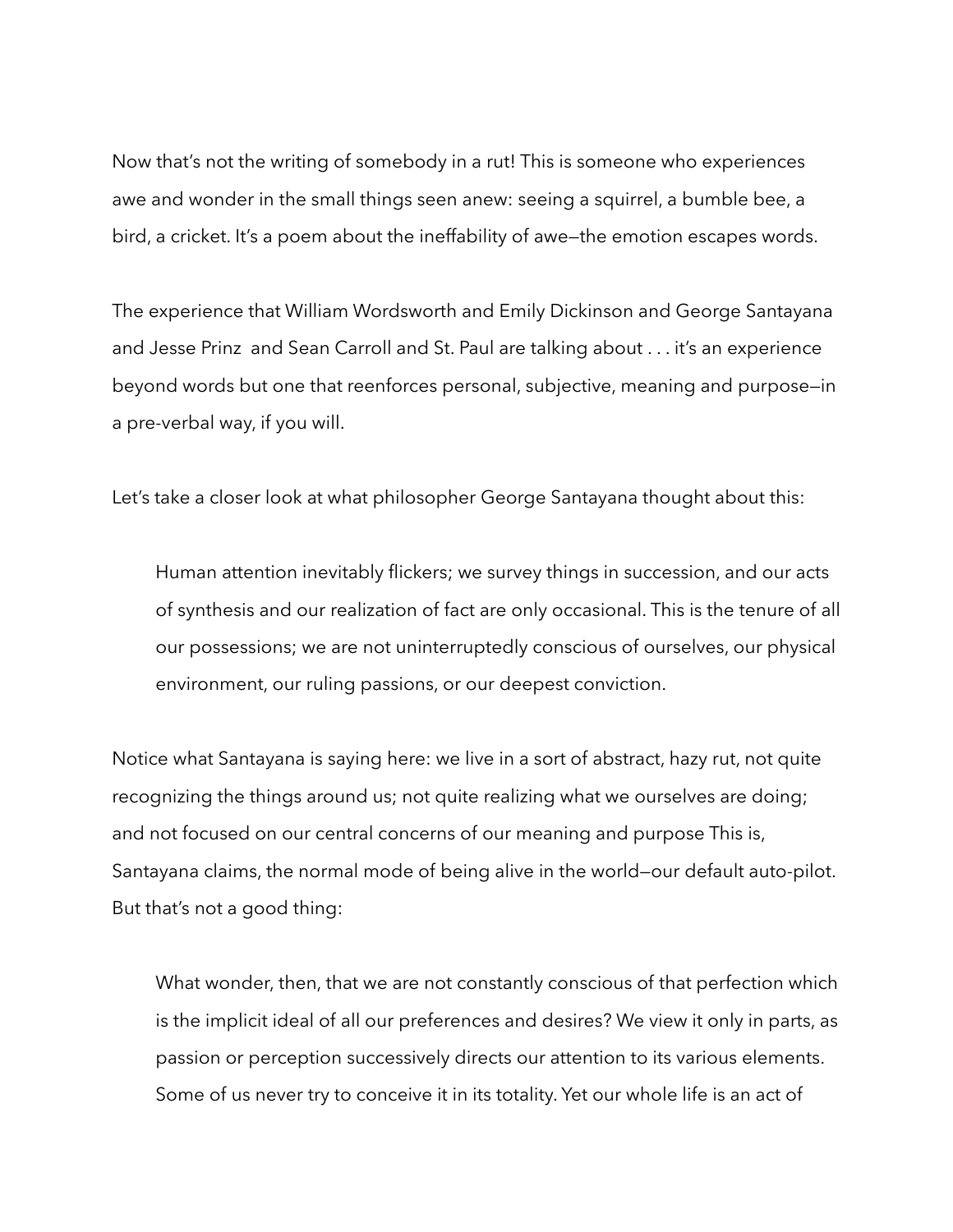worship to this unknown divinity; every heartfelt prayer is offered before one or another of its images.

"Perfection." That, Santayana claims, is what we long for, but it is also where we live. All the time. It's just that habit makes us fail to see it. Art or nature or wonder can awaken us to that perfection.

And we need to access that perfection to keep aware of meaning and purpose ... and the simple joy of living and breathing, for that matter ...

# **CONCLUSION: Why Bother?**

But back to that "why"" . . . .

As Ralph Waldo Emerson wrote at the foundation of the Transcendental Movement:

Our age is retrospective. It builds the sepulchers of the fathers. It writes biographies, histories, and criticism. The foregoing generations beheld God and nature face to face; we, through their eyes. Why should not we also enjoy an original relation to the universe? Why should not we have a poetry and philosophy of insight and not of tradition, and a religion by revelation to us, and not the history of theirs?

Like our liberal-religious forebears the Transcendentalists, humanists and religious naturalists find awe and wonder in that "original relation to the universe."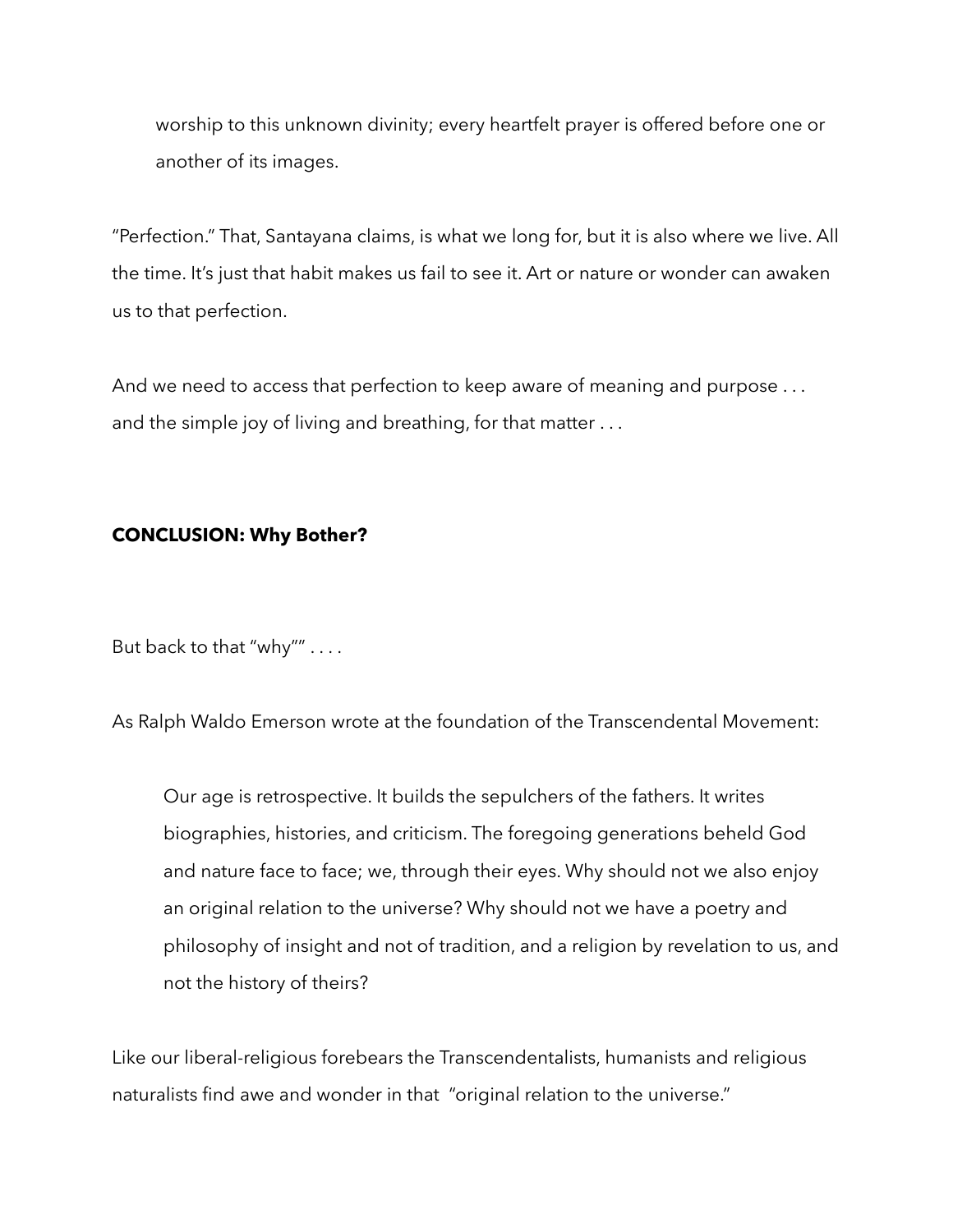Transcendence. It's all about getting over ourselves and getting past ourselves. Getting out of our own way.

Not many of us are very adept at doing that. Getting out of your own way is about transcending the ego, the illusion of self.

That's transcendence.

Why seek it? Because, as all the authors I have mentioned today would I think agree: awake and alive people change our world . . . for the better.